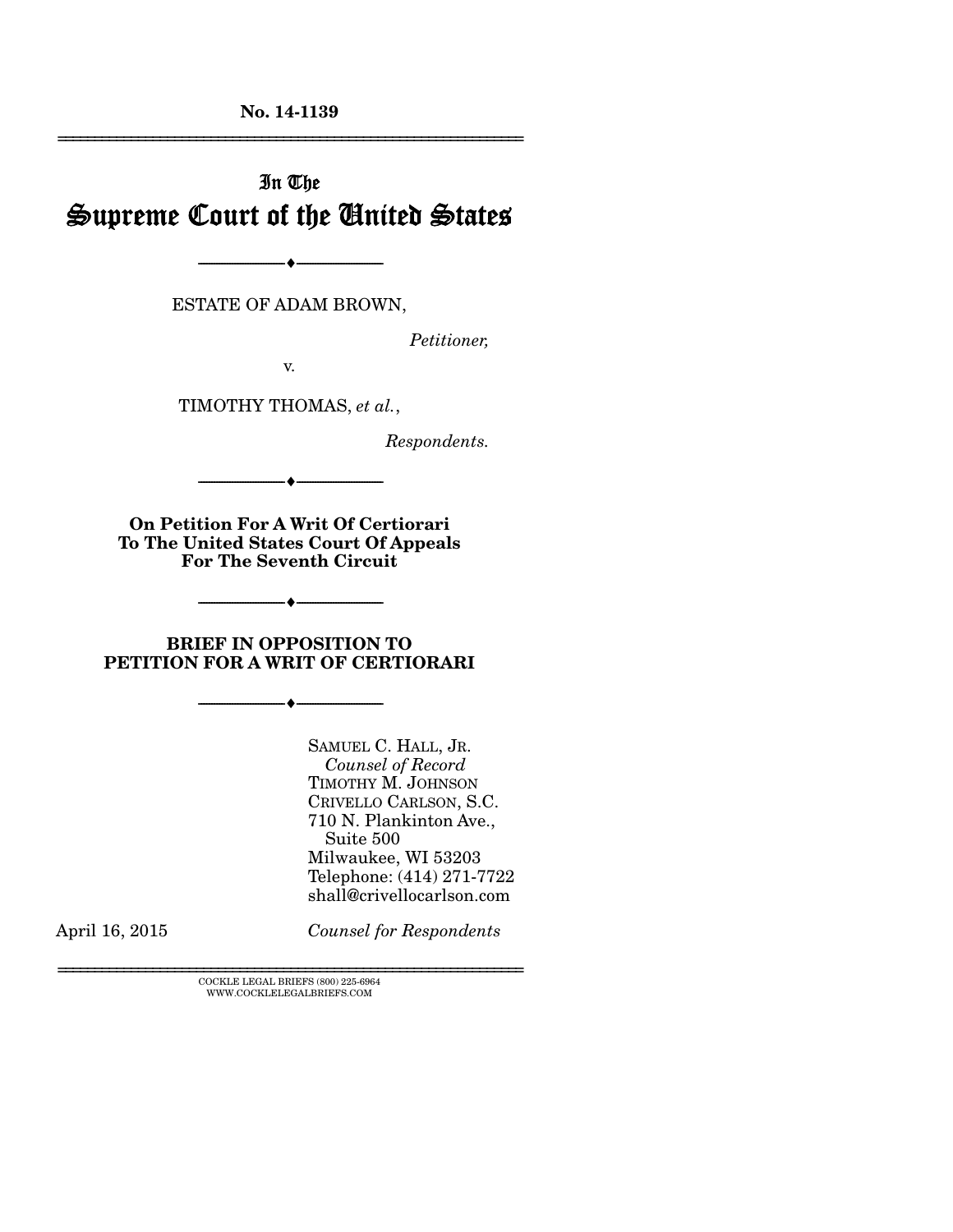## **QUESTION PRESENTED**

 What initial burden does FED. R. CIV. P. 56 impose on a moving party seeking summary judgment on the ground that a non-moving party bearing the ultimate burden of proof at trial cannot prove its case as a matter of law?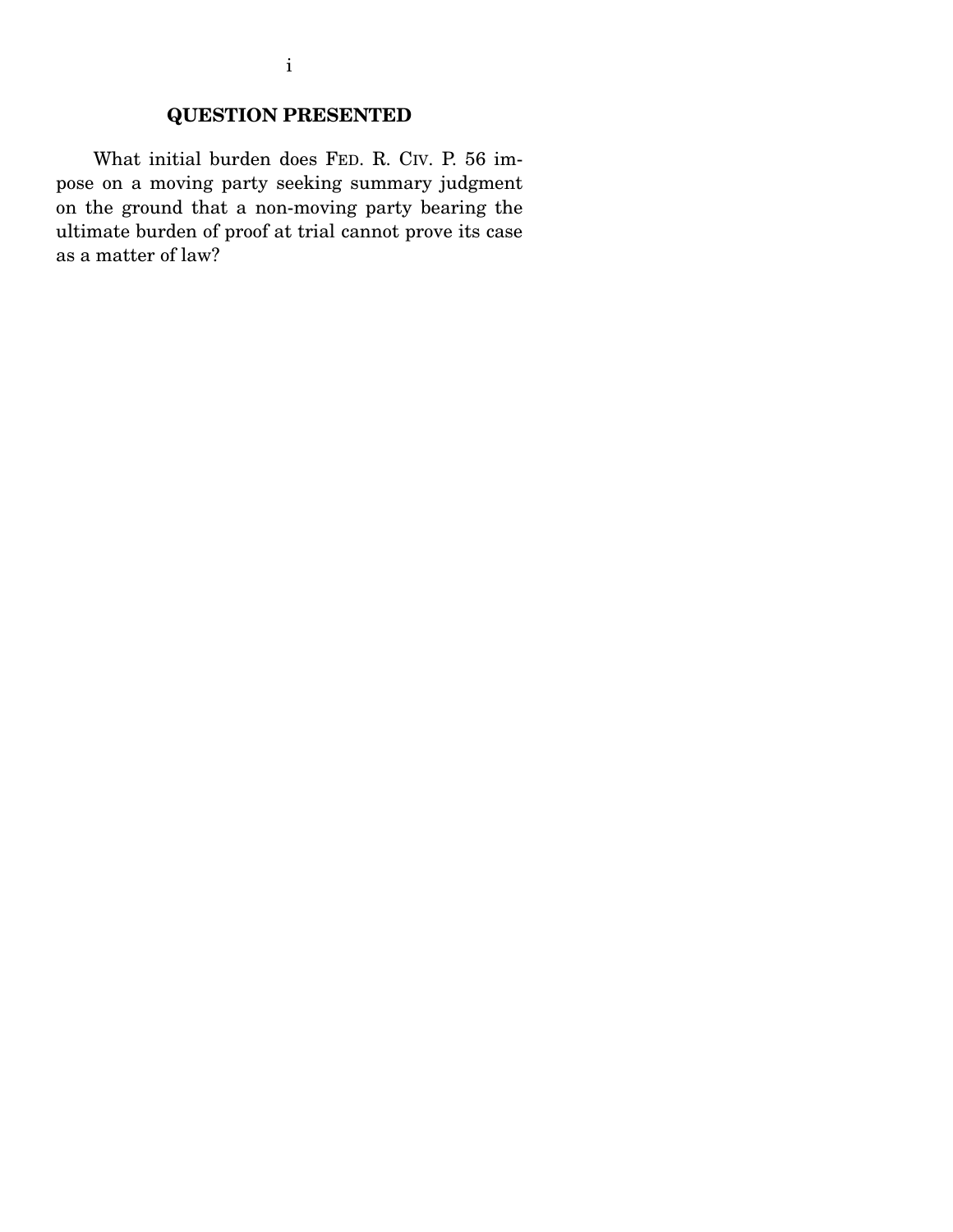## **PARTIES TO THE PROCEEDING**

 The Petitioner is the Estate of Adam Brown. The Respondent is Brown County (Wisconsin). Brown County was a defendant in the district court and an appellee in the Seventh Circuit Court of Appeals. In filing its Petition, the Estate has dropped its claims against the other two defendants who were original parties in the district court: Sergeant Timothy Thomas and Deputy Matthew Secor.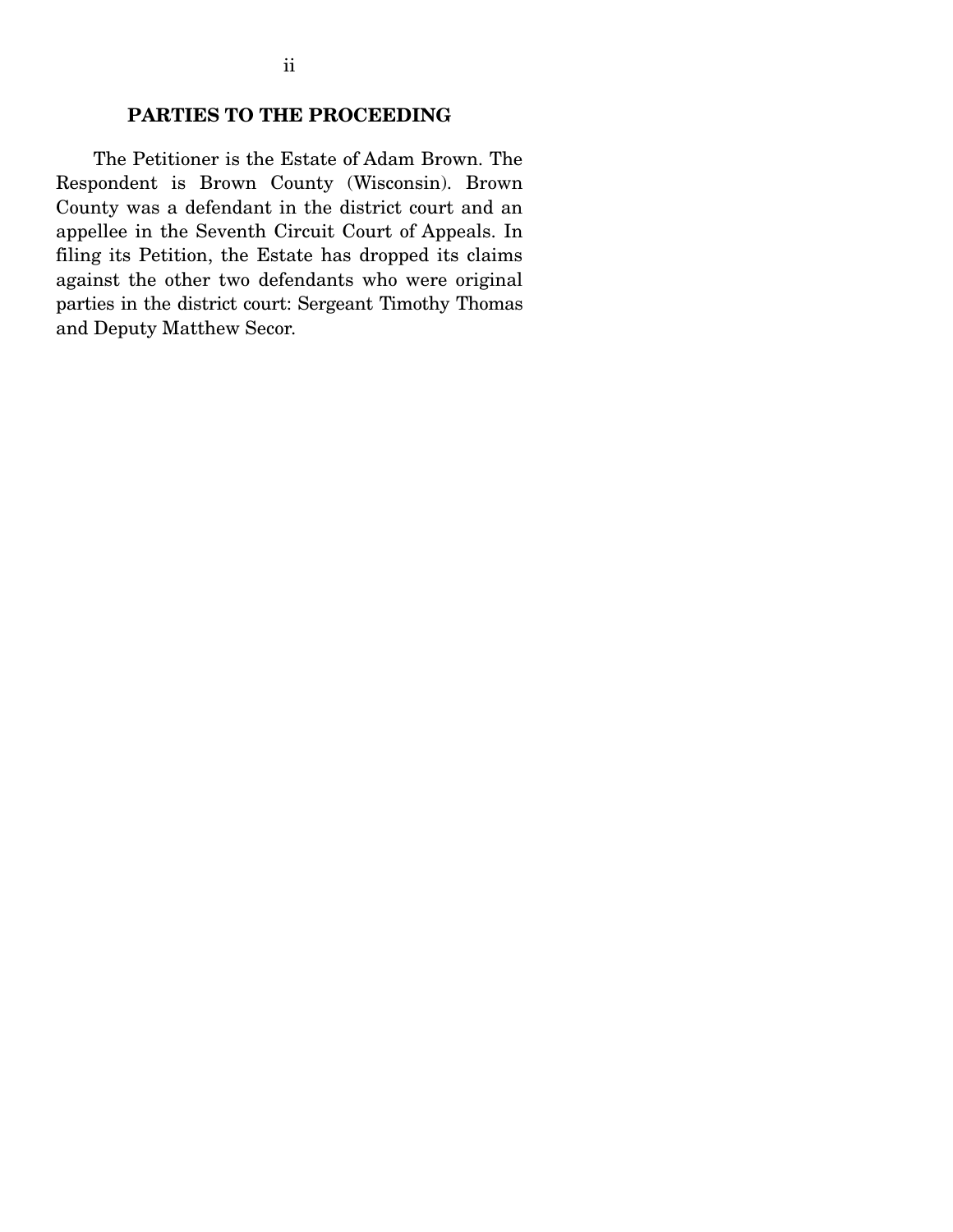## TABLE OF CONTENTS

| ா<br>я |
|--------|
|--------|

|                                                                                                             | 1              |
|-------------------------------------------------------------------------------------------------------------|----------------|
|                                                                                                             | $\overline{2}$ |
| REASONS FOR DENYING THE PETITION                                                                            | 7              |
| THIS CASE IS NOT THE IDEAL VEHICLE<br>L<br>TO ADDRESS SUMMARY JUDGMENT                                      | 8              |
| II. THE ISSUES RAISED BY THE ESTATE<br>ARE NOT ISSUES OF NATIONAL SIGNIFI-<br>CANCE WARRANTING THIS COURT'S | 10             |
| THE CIRCUIT COURT PROPERLY AP-<br>HL.<br>PLIED THIS COURT'S SUMMARY JUDG-<br>MENT METHODOLOGY PRECEDENT     | 15             |
| <b>CONCLUSION</b>                                                                                           |                |
|                                                                                                             |                |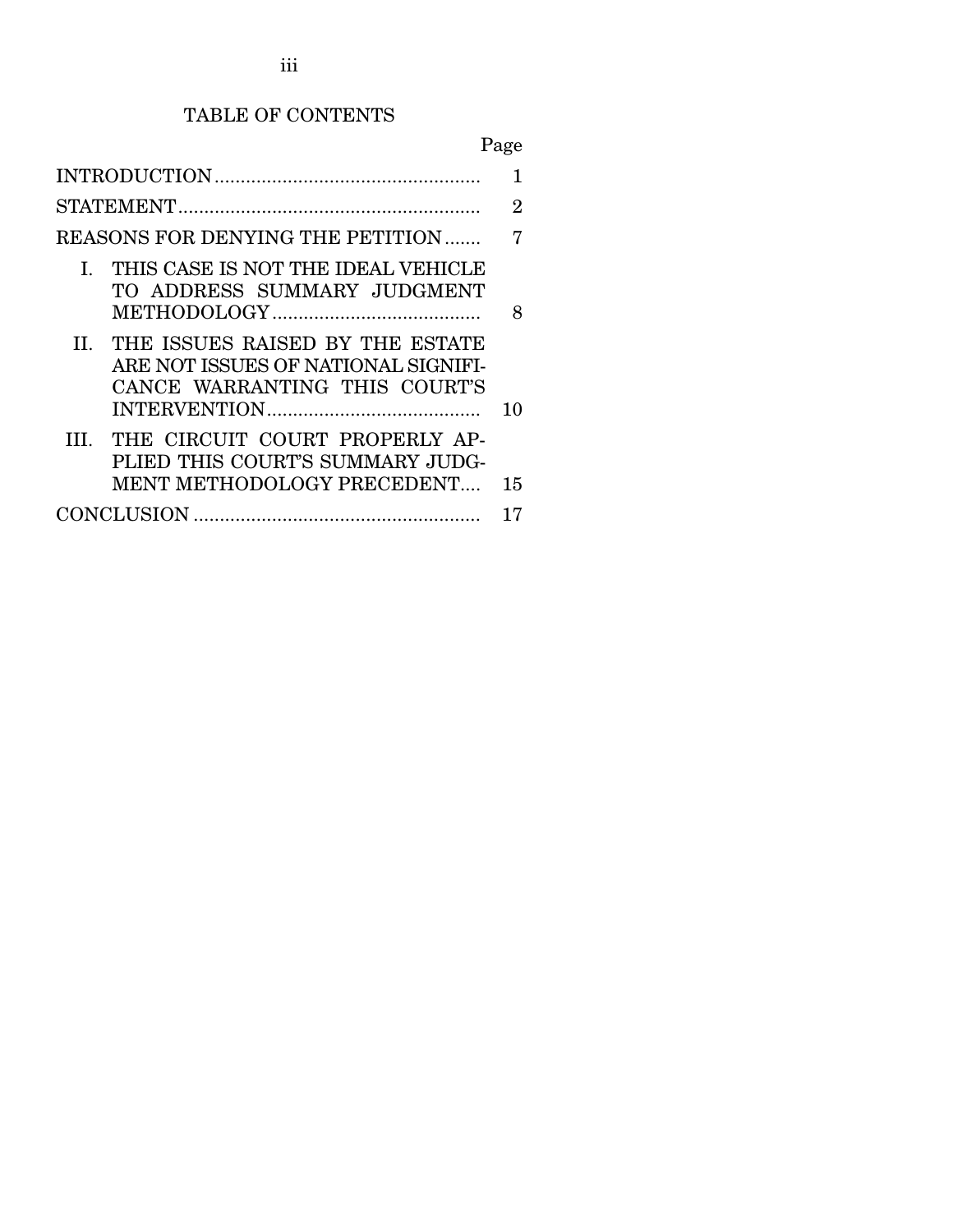# TABLE OF AUTHORITIES

Page

## CASES

| Adickes v. S. H. Kress & Co., 398 U.S. 144                                                    |
|-----------------------------------------------------------------------------------------------|
| Allen v. Board of Public Educ. for Bibb County,<br>495 F.3d 1306 (11th Cir. 2007)14           |
| Celotex Corp. v. Catrett, 477 U.S. 317 (1986)  passim                                         |
| Cray Communications, Inc. v. Novatel Computer<br>Systems, Inc., 33 F.3d 390 (4th Cir. 1994)12 |
| Hana Financial, Inc. v. Hana Bank, 135 S.Ct.                                                  |
| <i>In re Schifano</i> , 378 F.3d 60 (1st Cir. 2004)14                                         |
| Meterlogic, Inc. v. KLT, Inc., 368 F.3d 1017 (8th                                             |
| Parker v. Sony Pictures Etm't Inc., 260 F.3d 100                                              |
| Pearson v. Callahan, 555 U.S. 223 (2009)11                                                    |
| Pourmehdi v. Northwest Nat. Bank, 849 F.2d                                                    |
|                                                                                               |
|                                                                                               |
| Siegert v. Gilley, 500 U.S. 226 (1991)11                                                      |
| Singletary v. Pennsylvania Dept. of Corrections,                                              |

iv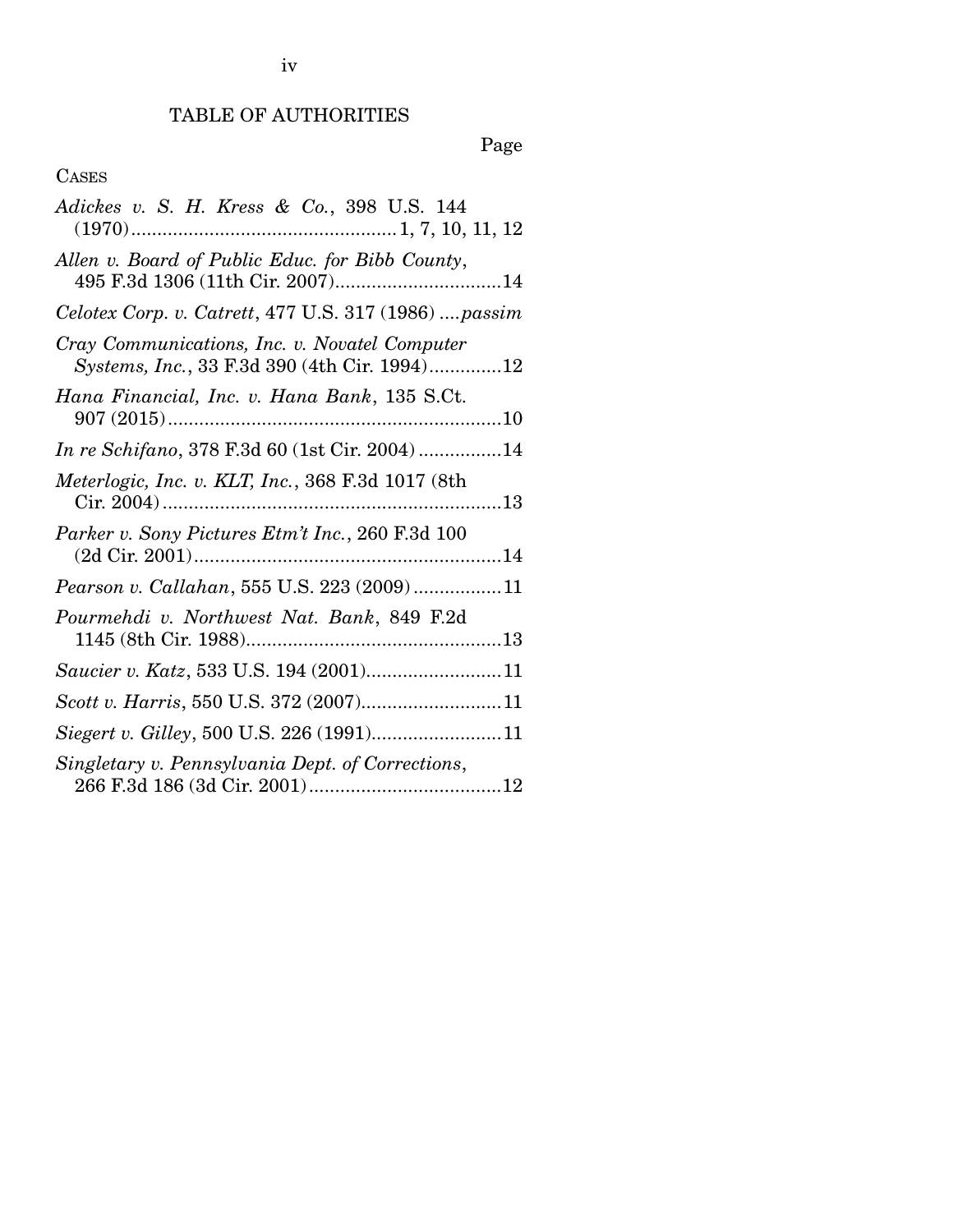## TABLE OF AUTHORITIES – Continued

Page

| <i>State v. Smith, 214 Wis. 2d 541, 571 N.W.2d</i> |  |  |  |  |
|----------------------------------------------------|--|--|--|--|
|                                                    |  |  |  |  |
|                                                    |  |  |  |  |

## **STATUTES**

## ADDITIONAL SOURCES

| 10A CHARLES ALAN WRIGHT, ARTHUR R. MILLER |                                         |  |  |  |
|-------------------------------------------|-----------------------------------------|--|--|--|
|                                           | & MARY KAY KANE, FEDERAL PRACTICE AND   |  |  |  |
|                                           | PROCEDURE § 2720 (2d ed. Supp. 1994) 12 |  |  |  |
|                                           |                                         |  |  |  |
|                                           |                                         |  |  |  |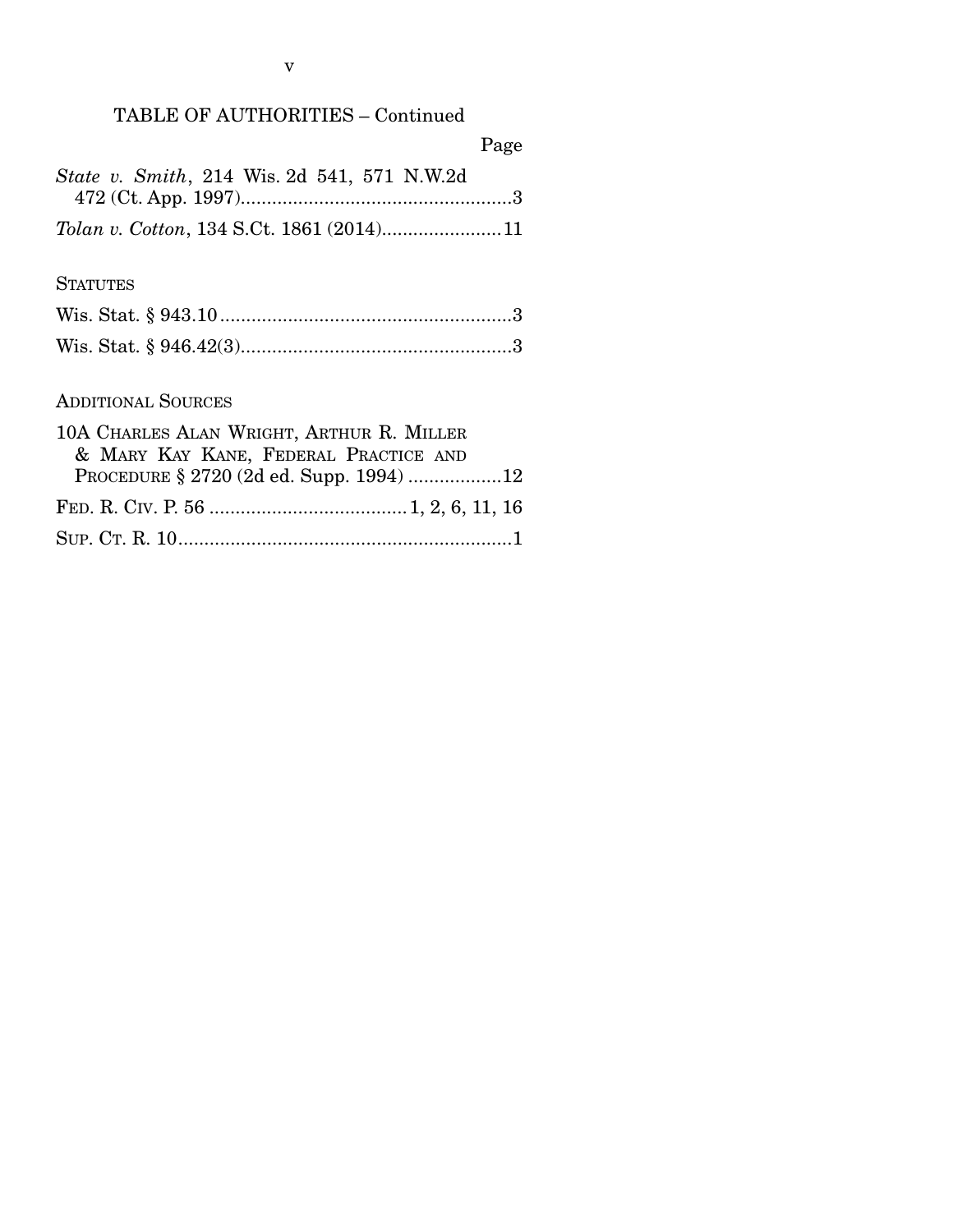The Estate has presented no "compelling reasons" for its Petition for a Writ of Certiorari to be granted ("Petition"). *See* SUP. CT. R. 10. Specifically, the Estate fails to demonstrate that the Seventh Circuit's November 13, 2014 Opinion ("Opinion") is in conflict with a decision of this Court or that the Seventh Circuit decided an important federal question that has not already been settled by this Court. *See* SUP. CT. R. 10(a)-(c).

 More particularly, the Estate incorrectly contends that this case is a proper vehicle for this Court to address allegedly inconsistent nuances in the adjudication of motions for summary judgment. Essentially, the Petition is a thinly veiled attempt to re-litigate *Celotex Corp. v. Catrett*, 477 U.S. 317 (1986), particularly with regard to this Court's clarification in *Celotex* of its ruling in *Adickes v. S. H. Kress & Co.*, 398 U.S. 144 (1970). In light of the procedural history and the lack of admissible proof in the Petitioner's case, this matter is not an ideal vehicle for this Court to address summary judgment methodology.

 Further, lower courts consistently apply FED. R. CIV. P. 56 and this Court's ruling in *Celotex* when addressing motions for summary judgment where the non-movant bears the burden of proof at trial. There is no widespread deviation from the methodology outlined in *Celotex* that warrants this Court's intervention.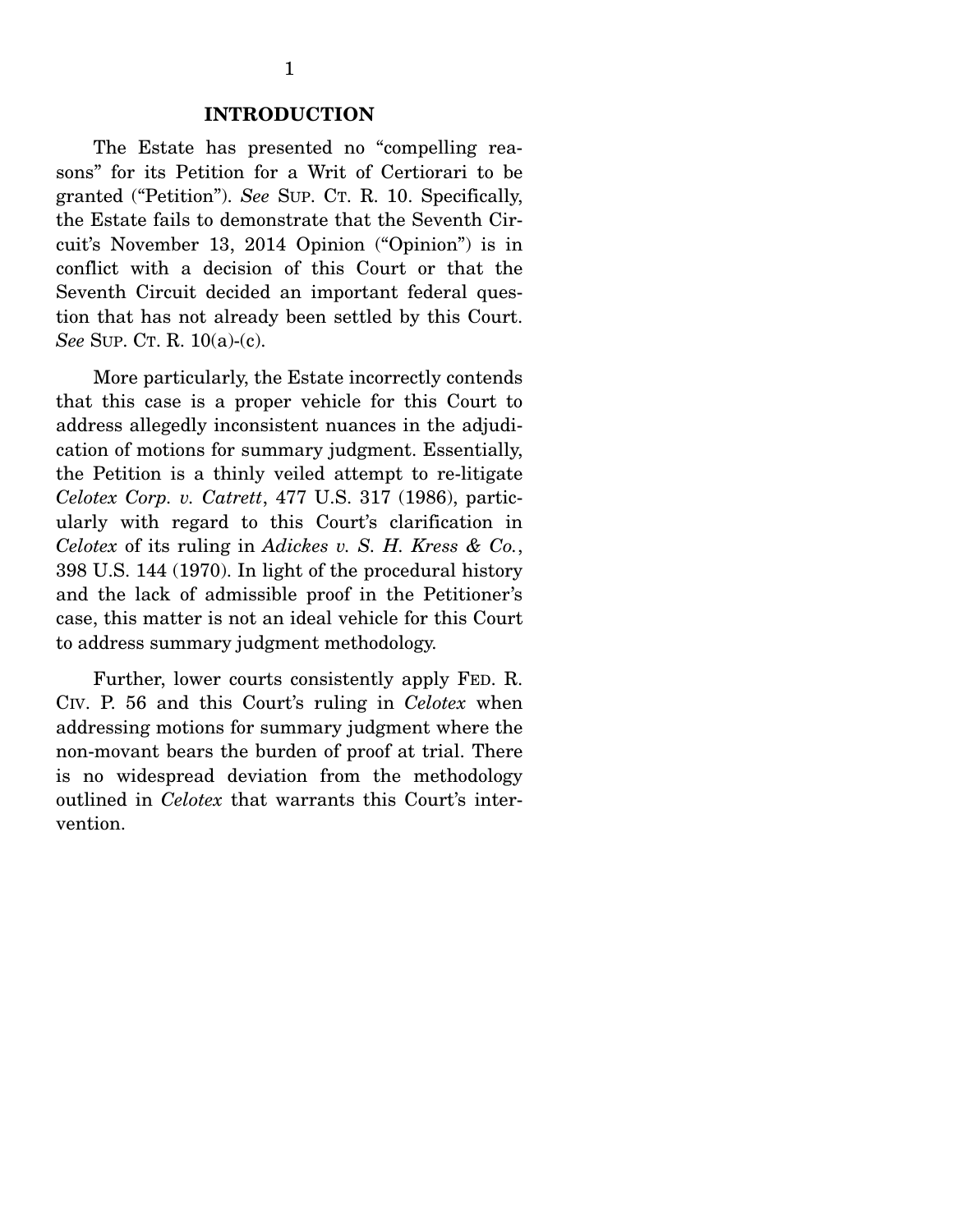Finally, in considering this case, the Seventh Circuit Court of Appeals diligently applied the familiar summary judgment methodology that is found in FED. R. CIV. P. 56 and more precisely articulated in *Celotex*.

#### **STATEMENT**

--------------------------------- ---------------------------------

 A panel decision from the Seventh Circuit correctly determined that there were no material disputes of fact in this action and that the Estate could not establish its claims as a matter of law. Accordingly, the Seventh Circuit affirmed the district court's grant of summary judgment. Given the Seventh Circuit's consistent application of the summary judgment methodology outlined in *Celotex*, this case does not necessitate review by this Court.

 1. Subsequent to *Celotex*, there is unanimity in the courts of appeals that in summary judgment cases, where the non-moving party bears the ultimate burden of proof at trial, the moving party does not incur the burden of uncovering every potential fact and refuting every potential opposing argument that could be raised by the non-movant in opposing summary judgment. Contrary to the Estate's argument at the Seventh Circuit and here, this Court held that "we find no express or implied requirement in Rule 56 that the moving party support its motion with affidavits or other similar materials negating the opponent's claim." *Celotex*, 477 U.S. at 323.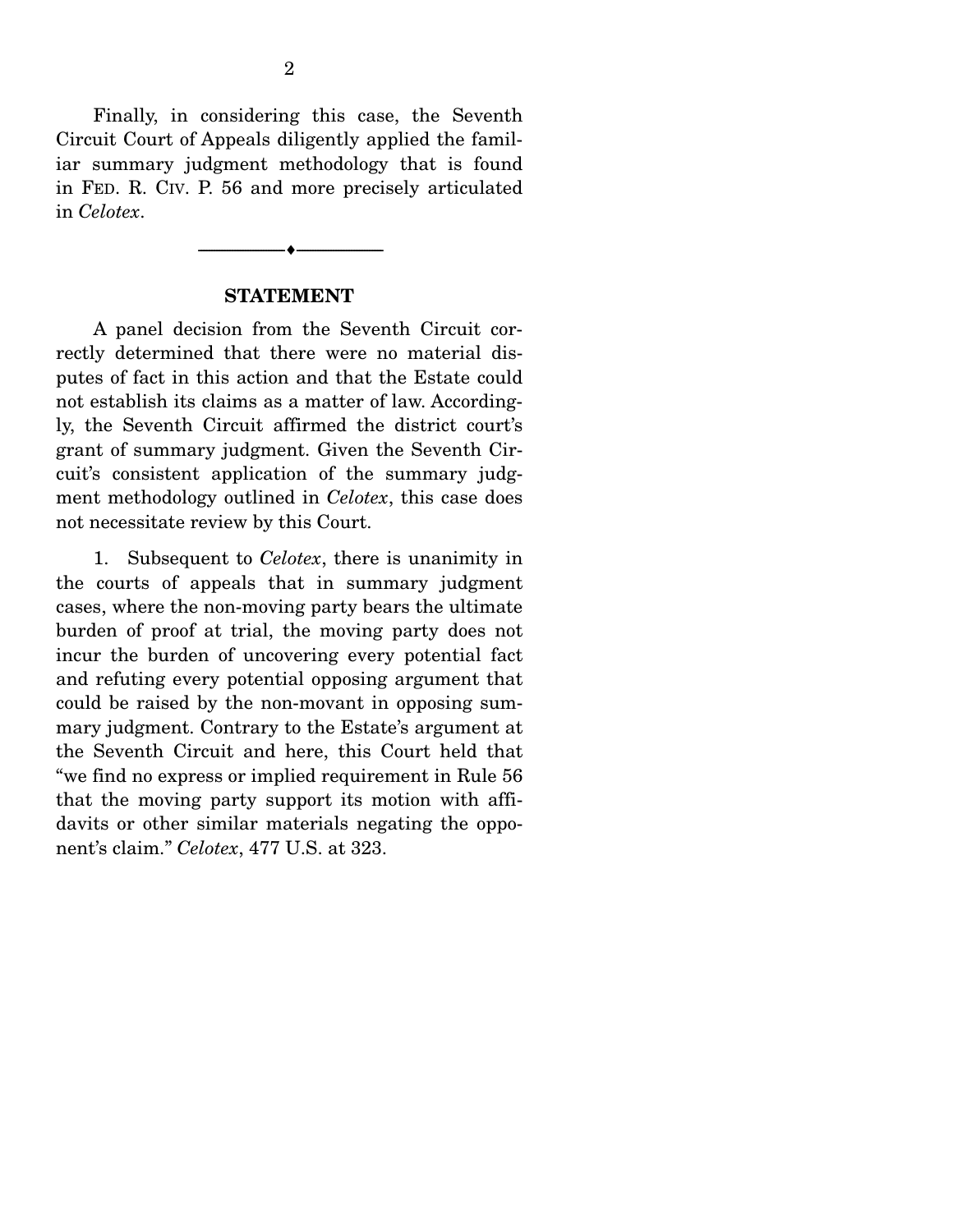2. On December 1, 2006, Brown County Sheriff 's Department Sergeant Timothy Thomas obtained a search warrant for the duplex Adam Brown was renting, located at 804 7th Street #B, in Green Bay, Wisconsin. (Appellant's 7th Cir. App. 002.) Sergeant Thomas obtained the warrant in connection with the investigation of a burglary (a felony in Wisconsin) (7th Cir. App. 059); *see also* Wis. Stat. § 943.10.

 The warrant was to retrieve pieces of personal property, including video game equipment, stereo and computer equipment, and a power tool that Sergeant Thomas believed that Stone Moreaux had stolen. (7th Cir. App. 002, 060.) Mr. Moreaux was believed to be staying with Adam Brown at the 804 7th Street residence. (7th Cir. App. 002, 038-039.) Mr. Moreaux had also recently escaped from serving his sentence as a Huber inmate at the Brown County Jail, and had a felony warrant for his arrest as an escapee, pursuant to Wis. Stat. § 946.42(3). (7th Cir. App. 012-013, 026, 049, 061, 064-067); *see also State v. Smith*, 214 Wis. 2d 541, 546-547, 571 N.W.2d 472, 475 (Ct. App. 1997).

 Sergeant Thomas contacted Sergeant Todd Delain to request assistance from the Brown County Drug Task Force (hereafter "DTF") in executing the search warrant at the subject residence. (7th Cir. App. 059.) Sergeant Delain agreed to enlist the assistance of the DTF because officers in that unit had significant experience in executing search warrants in a variety of circumstances. (7th Cir. App. 061, 074-075.) Prior to executing the warrant, the officers responsible, including Deputy Matthew Secor, met and were advised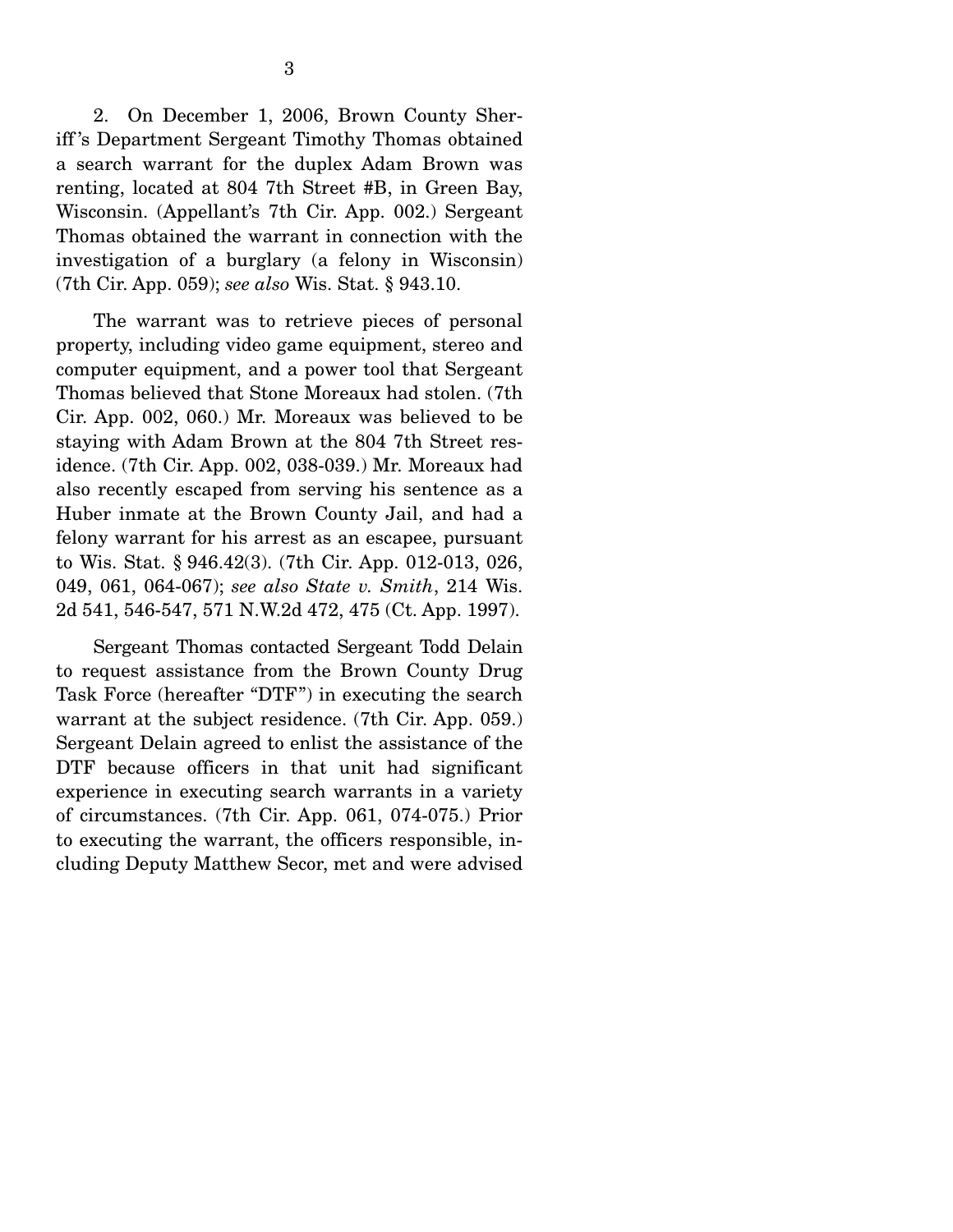by commanding officers that Adam Brown and his girlfriend, Jessica Peters, might be present in the home. (7th Cir. App. 061.) The officers were also advised that Stone Moreaux might be present and that he was an escapee from jail, serving time on charges that potentially involved violence. (7th Cir. App. 061, 073.)

 At approximately 6:20 p.m., Deputy Secor started knocking on Brown's front door and yelled "Police – search warrant." (7th Cir. App. 053.) He also counted out loud "One-thousand-one, one-thousand-two," and so on. (7th Cir. App. 040.) The officers then observed Brown approach the door, look out a window towards the officers and then move away from the door as if attempting to hide. (7th Cir. App. 040-041, 053.) A second individual was then seen walking away from the door so that he also was out of sight. (7th Cir. App. 040-041.)

 Based upon the conduct of these two individuals inside the residence, officers yelled, "Compromise." (7th Cir. App. 041, 053.) The officers did this because someone inside the house had observed the officers' presence and position. (7th Cir. App. 041.) Because their position had been compromised, the DTF officers were concerned that individuals inside the home could be arming themselves. (*Id*.)

 After officers in the task force announced, "Compromise," the door was rammed open. (7th Cir. App. 53.) Three individuals were encountered inside, with two of them immediately cooperating by going down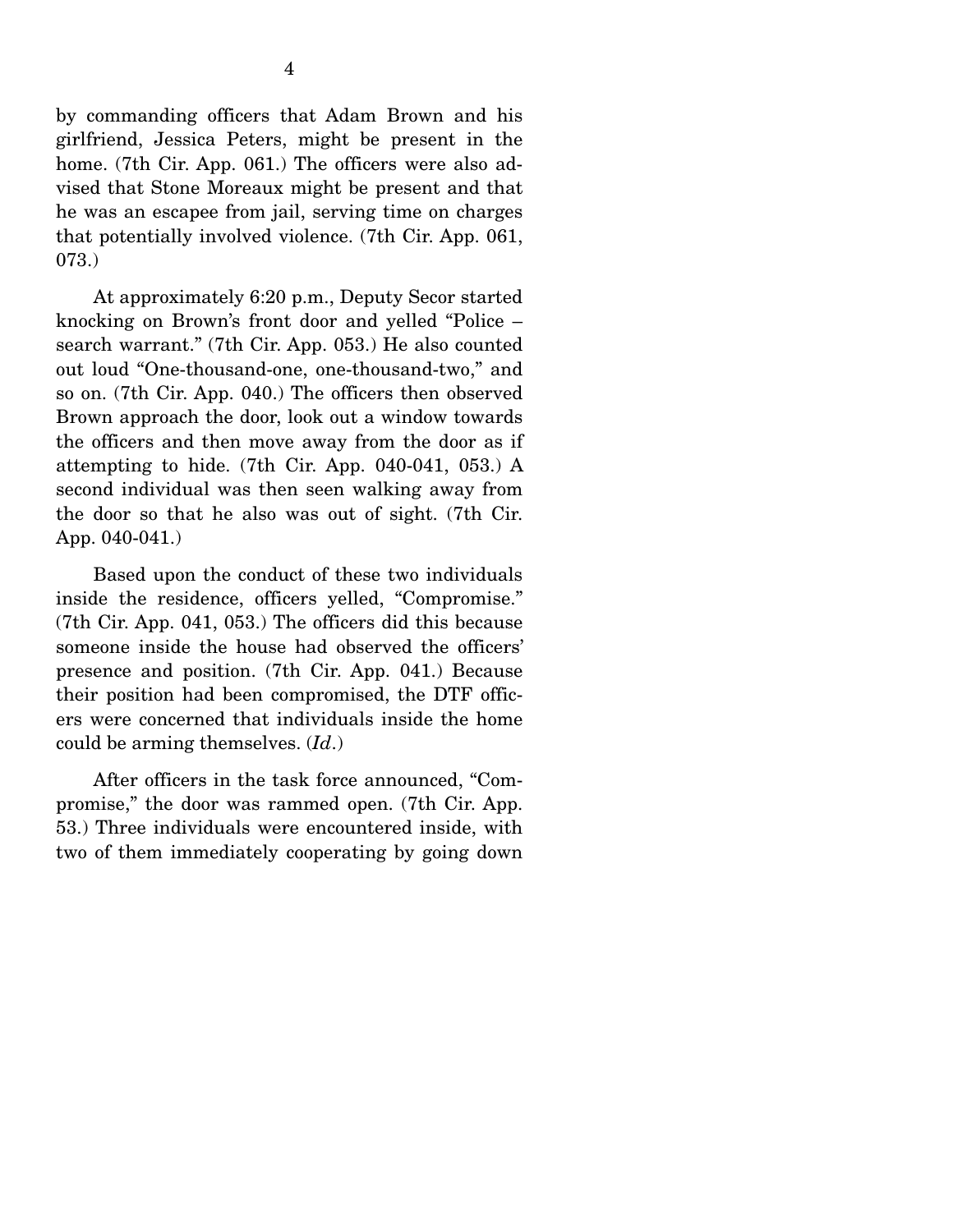to the ground as ordered. (7th Cir. App. 041, 053.) In contrast, Adam Brown ran through the living room towards the back of the residence and a staircase. (*Id*.)

 Deputy Secor and Deputy Dernbach chased Adam Brown while the other officers covered the remaining occupants of the home. (7th Cir. App. 041.) As they chased Brown, Deputy Secor briefly lost sight of him when Brown turned a corner to go up the stairs. (*Id*.) While in pursuit, the officers commanded several times, "Police, stop." (*Id*.) The officers followed Brown up the staircase. (*Id*.)

 Once they reached the top of the stairs, Deputy Secor immediately saw Adam Brown waiting in the corner of a bedroom pointing a long gun towards him. (7th Cir. App. 041, 053.) Deputy Secor felt threatened and believed that he and Deputy Dernbach were at risk of imminent death. (7th Cir. App. 054.) In response to that threat, Deputy Secor shot Brown four times. (7th Cir. App. 03.) Brown was taken to an emergency room where he was later pronounced dead from the gunshot wounds. (*Id*.)

 Adam Brown possessed two guns: a sawed-off shotgun and a longer barreled gun. (7th Cir. App. 029.) Due to prior criminal convictions, Brown was not allowed under Wisconsin law to possess either of these guns. (*Id*.)

 a. The complaint filed in this action alleged both individual and official capacity claims. (7th Cir. App. 003-004.) However, contrary to the Estate's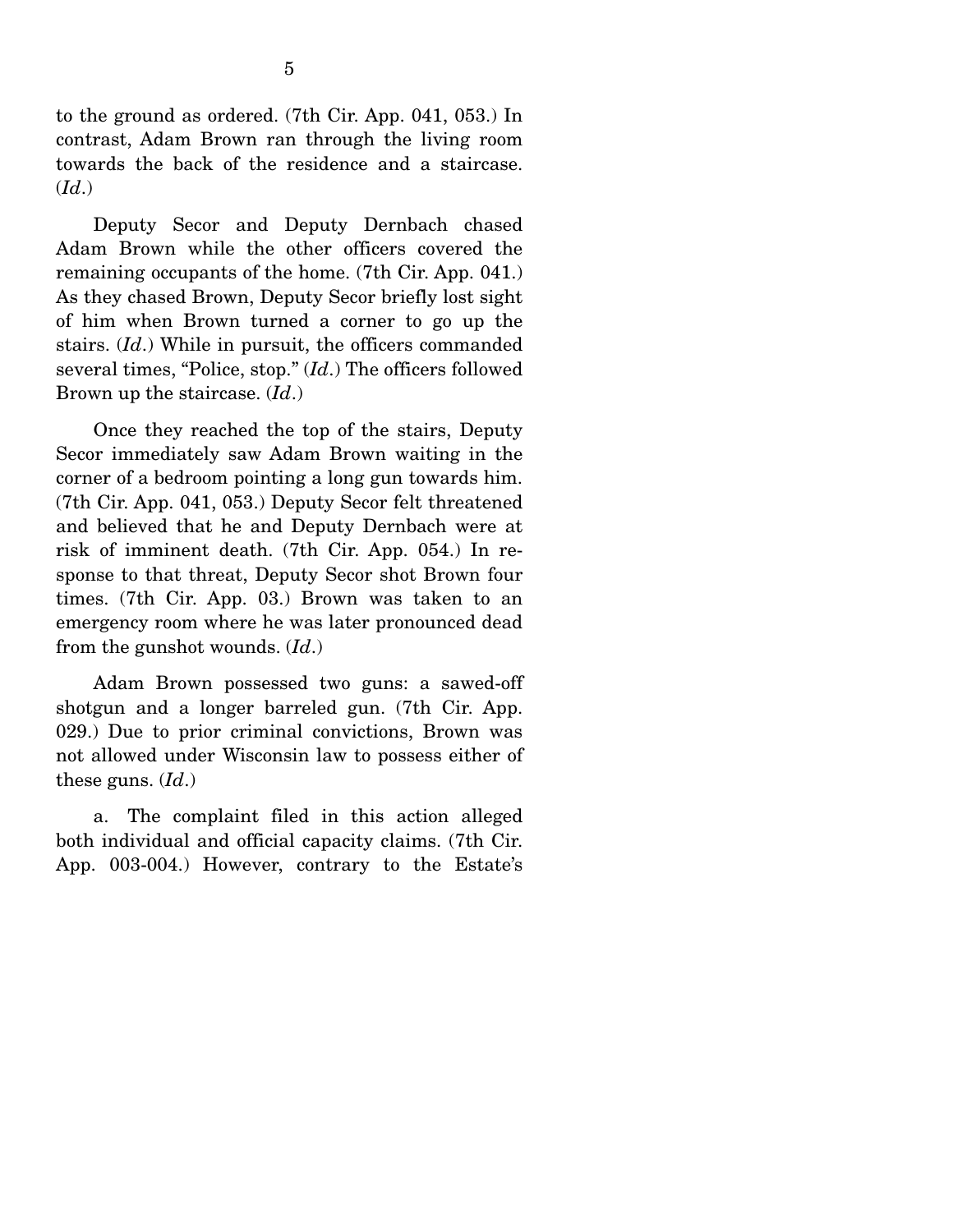suggestion, there was no individual capacity unreasonable-search claim. The individual capacity claim was based solely on an unreasonable-seizure theory related to the use of deadly force. The Estate's official capacity claim was not clearly drafted and seemed to allege that the County's policies and practices regarding searches were unconstitutional. Based on that allegation, the County sought summary judgment on the official capacity claim by asserting that there was no evidence in the record that could be used to establish that the County maintained any unconstitutional policies or practices.

 In responding to summary judgment at the district court, the Estate admits that it focused on the individual capacity deadly force claim. The Estate did not present admissible evidence to refute the County's position that its policies and practices regarding searches were in fact constitutional.

 3. After a motion for summary judgment pursuant to FED. R. CIV. P. 56 was filed and fully briefed, the district court entered judgment in favor of the defendants and the Estate then appealed. (7th Cir. App. 079, 124, 175; App. 10a-32a; Appellant's Br., June 30, 2014.) On appeal, a panel of the Seventh Circuit Court of Appeals unanimously agreed that the Estate failed to identify any material fact that would have allowed the official capacity claim to proceed to trial.  $(App. 1a-9a.)$ 

 a. In applying summary judgment methodology, the circuit court recognized that the Estate potentially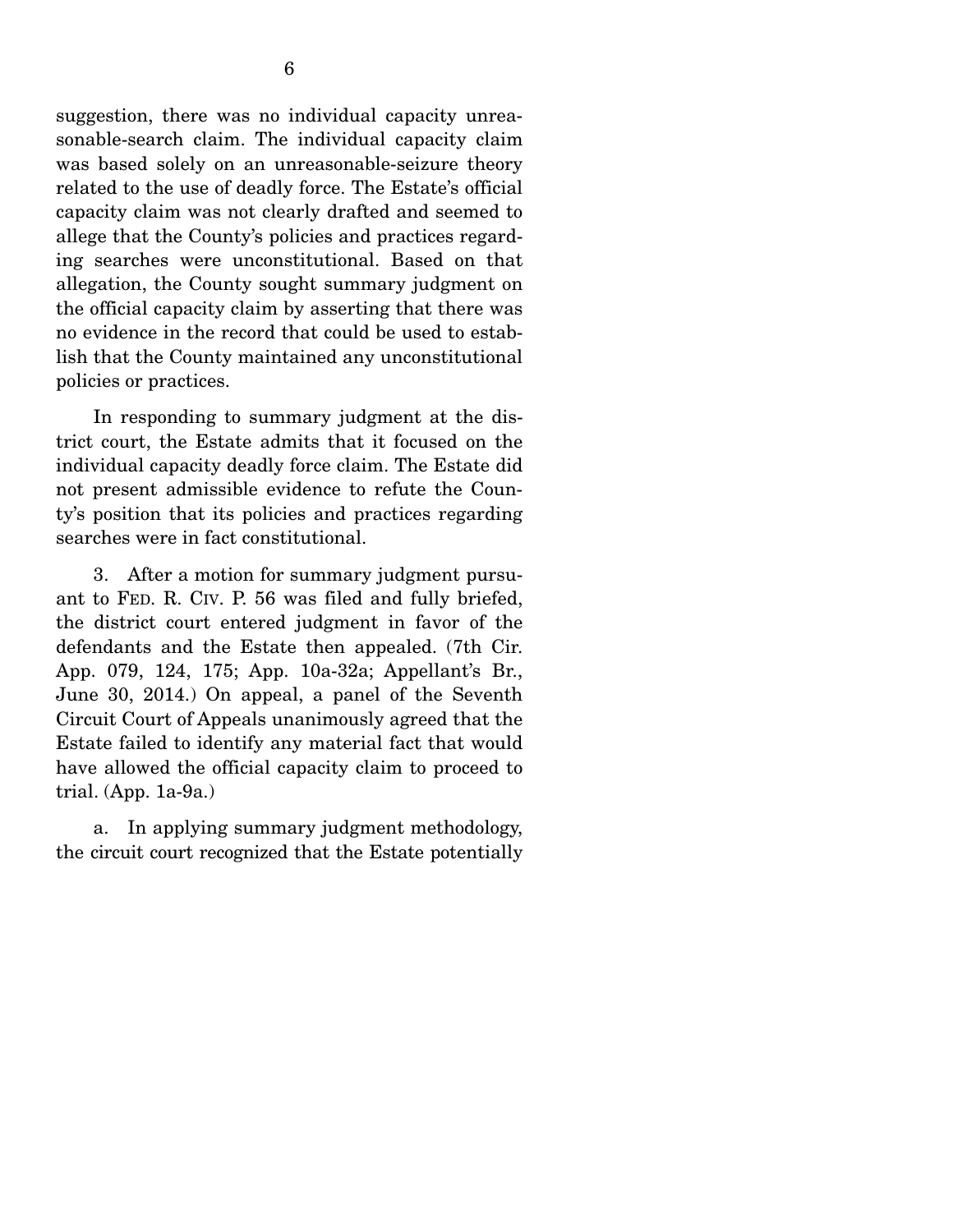could have presented evidence to create an issue of fact on the *Monell* claim through the use of an expert. However, the Estate failed to put expert opinions into admissible form and those opinions were therefore properly disregarded by the district court and the court of appeals. Based at least in part on this lack of admissible evidence, the Seventh Circuit affirmed the summary judgment.

#### --------------------------------- ---------------------------------

#### **REASONS FOR DENYING THE PETITION**

 The Opinion issued by the Seventh Circuit affirming the district court's summary judgment order does not present an ideal vehicle for this Court to address any issues of national significance. The summary judgment methodology outlined in *Celotex* has served to clarify this Court's prior ruling in *Adickes* and it has also provided a clear roadmap for practitioners and the lower courts to evaluate summary judgment motions where the non-movant has the burden of proof at trial.

 In light of this clearly articulated summary judgment methodology and the lack of admissible evidentiary support within the record, this case does not warrant this Court's review.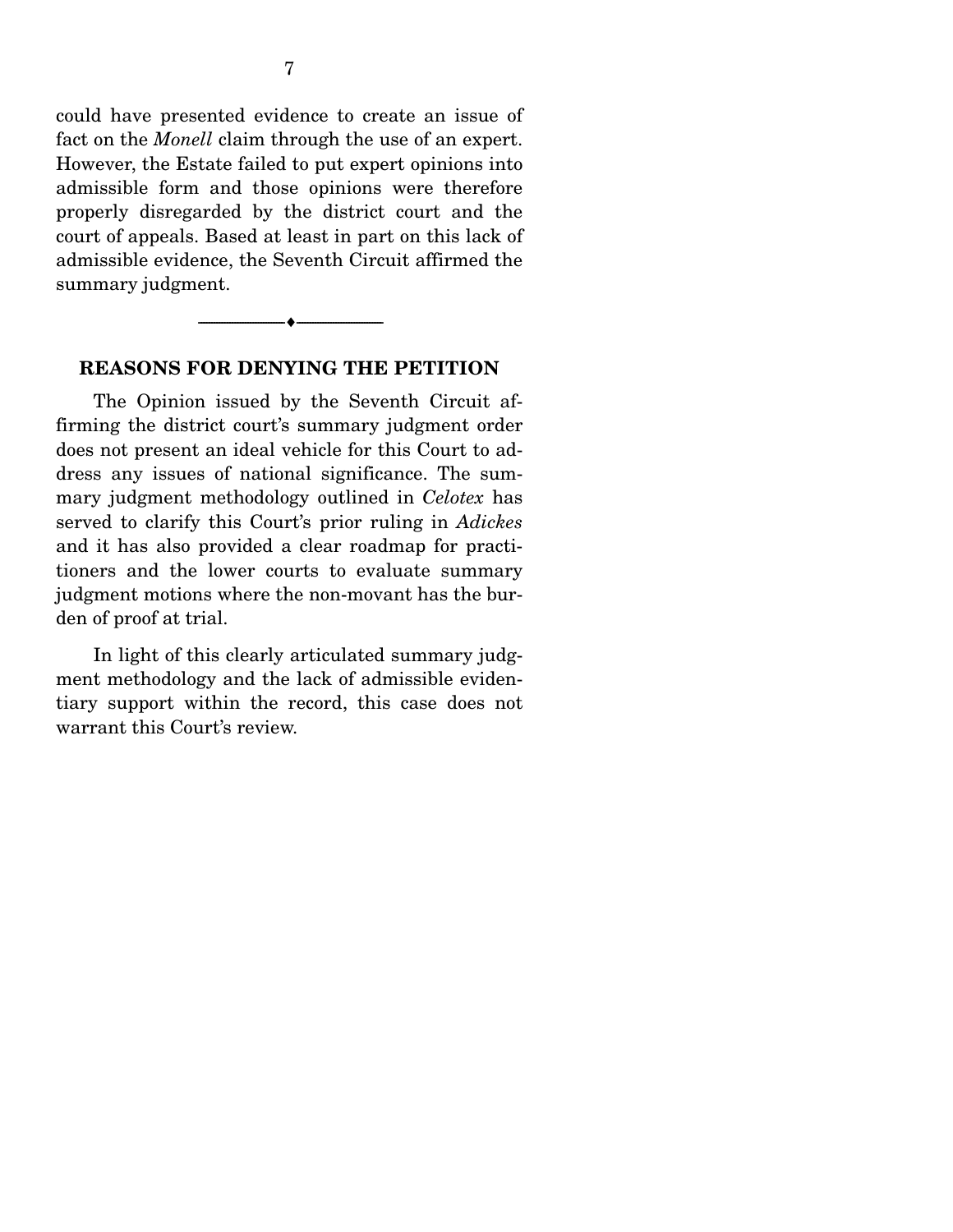## **I. THIS CASE IS NOT THE IDEAL VEHICLE TO ADDRESS SUMMARY JUDGMENT METH-ODOLOGY.**

 The procedural history and state of the pleadings render this case a less-than-ideal vehicle to address summary judgment methodology. Contrary to the Estate's suggestion, this case did not include an individual capacity unreasonable-search claim. The only individual capacity claim was for an allegedly unreasonable seizure: Deputy Matthew Secor's use of deadly force. The complaint did not allege that the search itself violated the Fourth Amendment. As such, there was no need to address any individual capacity claim relative to the search in seeking summary judgment.

 With regard to the official capacity claim, which did arguably assert municipal liability for allegedly unconstitutional search practices and policies, summary judgment was properly supported. In its moving brief, the County argued that "[t]he Estate cannot establish a *Monell* claim against . . . Brown County since [it] did not enact or maintain practices or policies that deprived Adam Brown of his constitutional rights." (7th Cir. App. 092.) Further, the County argued that "[e]ven assuming, *arguendo*, that any constitutional violation occurred regarding the execution of the search warrant at Adam Brown's residence, this still does not create an established policy. . . ." (7th Cir. App. 094.)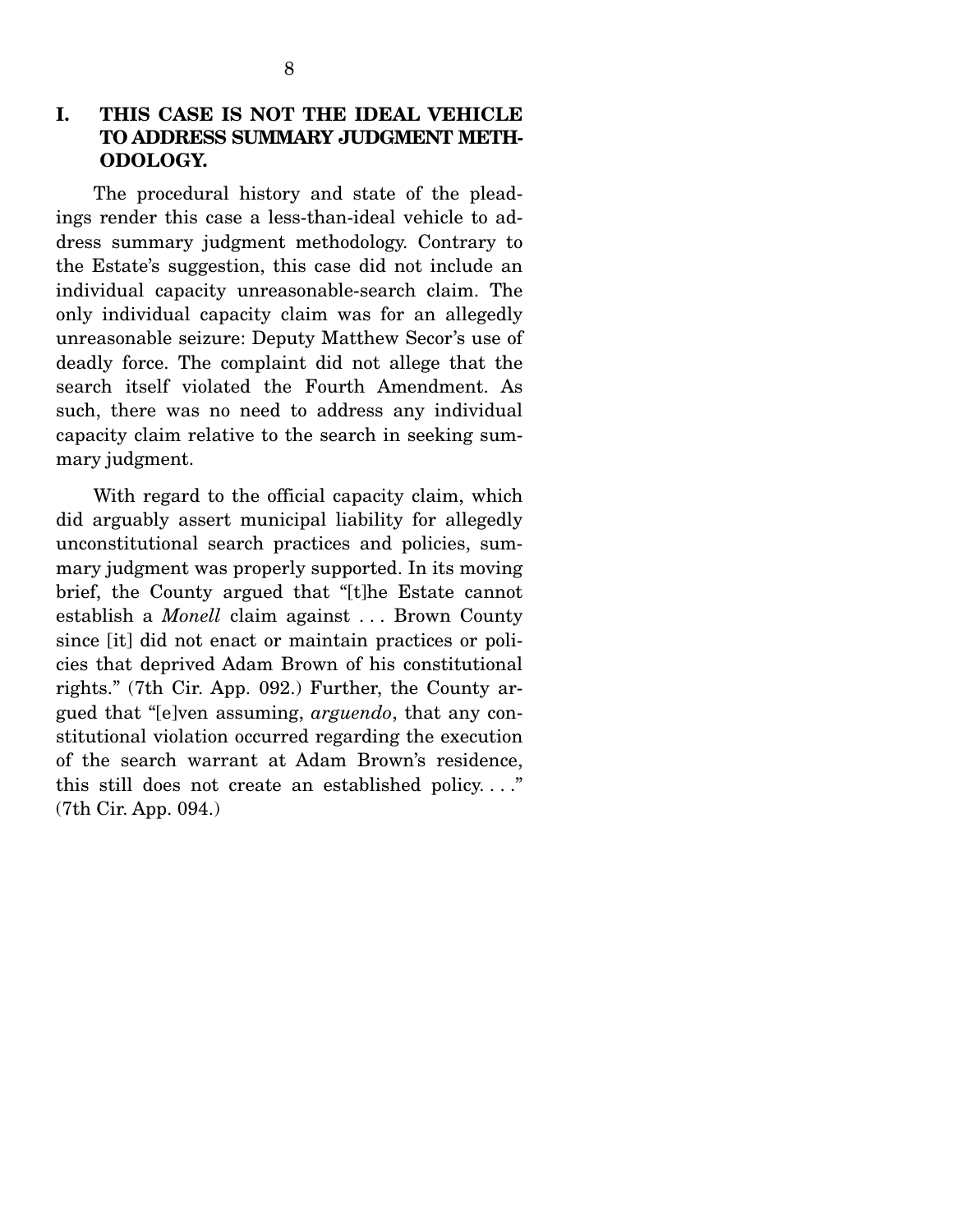In its Petition, the Estate concedes that in responding to summary judgment, it focused on arguments related to the individual capacity unreasonable-seizure claim. However, the motion for summary judgment and supporting brief unquestionably sought dismissal on both the individual capacity claim and the official capacity claim.

 In an effort to overturn the district court's summary judgment ruling at the Seventh Circuit, the Estate marshaled the expert report of Dr. William T. Gaut. The Petitioner again relies on Dr. Gaut's report in its Petition before this Court. Importantly, the Seventh Circuit did not disregard this argument and recognized that this expert report theoretically could have had an impact on the district court's summary judgment analysis on the *Monell* claim. However, the Estate failed to put an affidavit of Dr. Gaut into admissible form in order to dispute the County's argument. On this point, the Seventh Circuit recognized:

Gaut's report severely criticizing the County's search policy might, if admissible (compare *Florek v. Village of Mundelein*, 649 F.3d 594, 601-03 (7th Cir. 2011)), entitle the estate to a trial, were it not for a fatal procedural error by its lawyer: failing to authenticate Gaut's expert report. It was filed with the district court but could not be admitted into evidence without an affidavit attesting to its truthfulness. FED. R. CIV. P. 56(e)(3); FED. R. EVID. 901(a); *Scott v. Edinburg*, 346 F.3d 752, 759- 60 and n. 7 (7th Cir. 2003). There was no affidavit. Nor did the plaintiff 's lawyer cite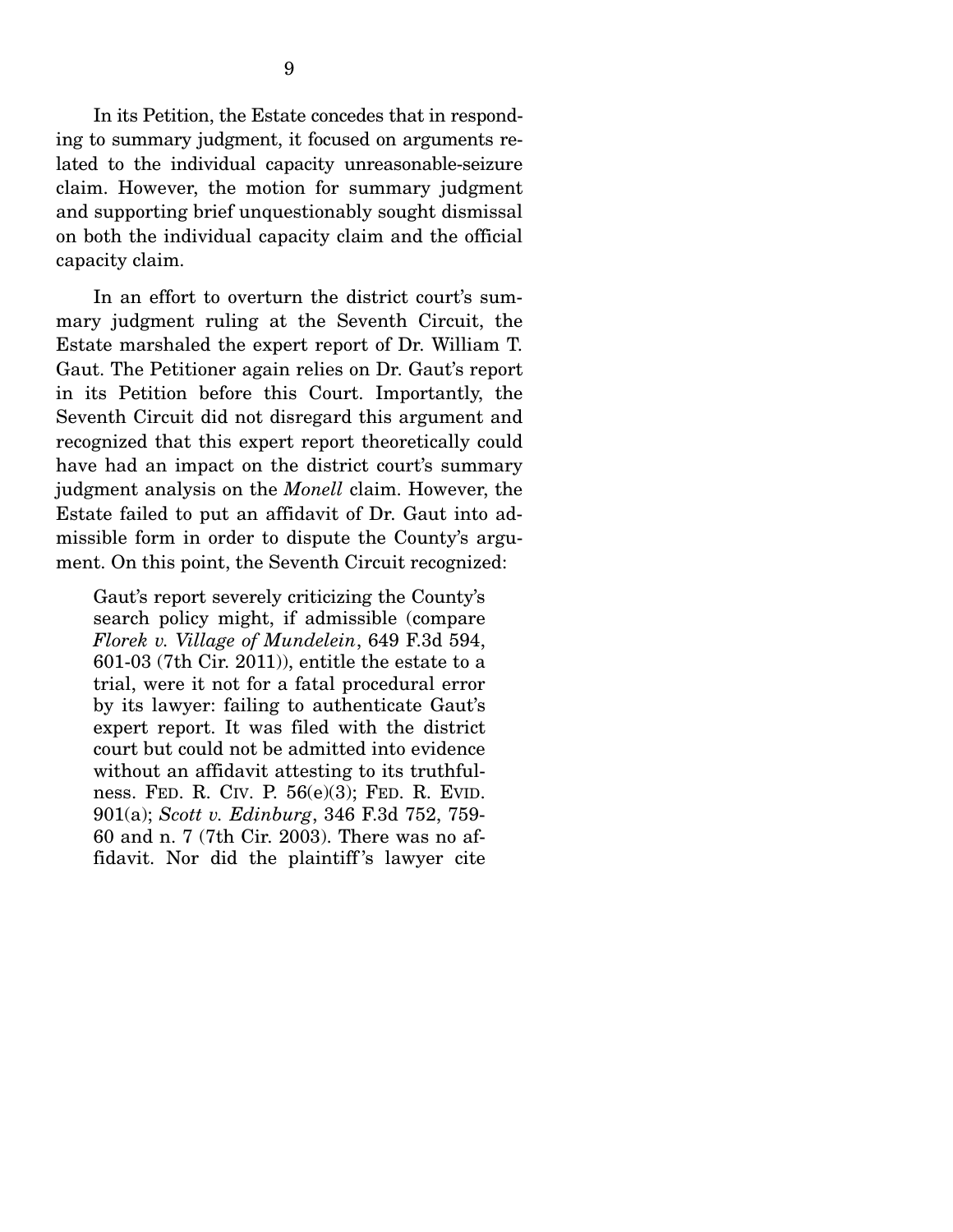Gaut's report in opposing the defendants' motion for summary judgment. On appeal he made the convoluted argument that it was the defendants' burden to depose Gaut and that having failed to do that they admitted that everything in his report was true. Not so. Deposing a witness is optional. Anyway the report could not be used to oppose summary judgment because it was inadmissible. Without the report there is insufficient evidence to justify imposing liability on the County.

#### (App. 9a.)

 While the Petitioner may wish to relitigate this Court's clarification of *Adickes* in *Celotex*, this case is not an ideal vehicle to address summary judgment methodology.

## **II. THE ISSUES RAISED BY THE ESTATE ARE NOT ISSUES OF NATIONAL SIGNIF-ICANCE WARRANTING THIS COURT'S INTERVENTION.**

 Courts conscientiously apply the standard outlined in *Celotex*, in considering motions for summary judgment where the non-movant bears the burden of proof at trial. Though the *Celotex* trilogy was decided over 25 years ago, this Court routinely reviews cases decided on summary judgment and has, when appropriate, offered lower courts additional guidance on summary judgment methodology. *See, e.g., Hana Financial, Inc. v. Hana Bank*, 135 S.Ct. 907, 911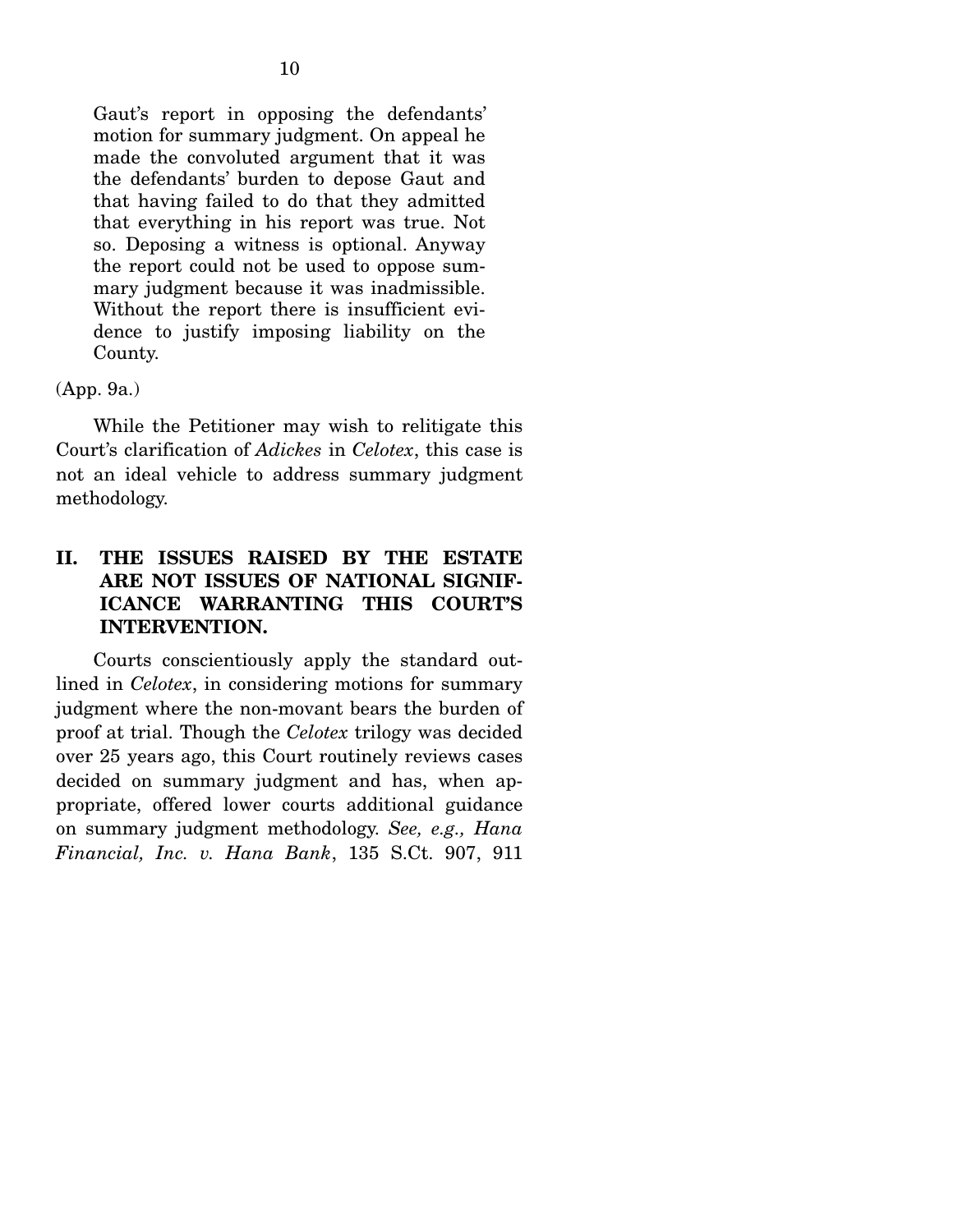(2015) (discussing summary judgment methodology in trademark infringement case involving defense of "tacking" defense in jury case); *Tolan v. Cotton*, 134 S.Ct. 1861, 1868 (2014) (discussing trial court's function in considering competing evidence); *Pearson v. Callahan*, 555 U.S. 223, 236 (2009) (refining summary judgment methodology regarding questions of qualified immunity); *Scott v. Harris*, 550 U.S. 372, 380 (2007) (facts viewed in light most favorable to non-movant only if "genuine" dispute as to those facts); *Saucier v. Katz*, 533 U.S. 194, 201 (2001) (discussing summary judgment methodology regarding questions of qualified immunity); *Siegert v. Gilley*, 500 U.S. 226 (1991). There is no widespread disparity in the application of summary judgment methodology that warrants this Court's intervention.

 Because the Estate had the burden of proof on its *Monell* claim, the County had no duty when filing for summary judgment to "canvass the evidence" and refute every potential argument that the Estate may potentially raise in support of its claim. Contrary to the Estate's contentions, the federal circuit courts of appeals are largely united on this point – particularly after this Court issued its ruling in *Celotex,* thereby clarifying *Adickes*. The County fulfilled its duty under Rule  $56(c)$  by showing the district court that there was no evidence in the record that should preclude summary judgment on each of the Estate's claims.

 The Estate's position is untenable under any circuit's procedures. Under the Estate's theory, the County had the burden in its summary judgment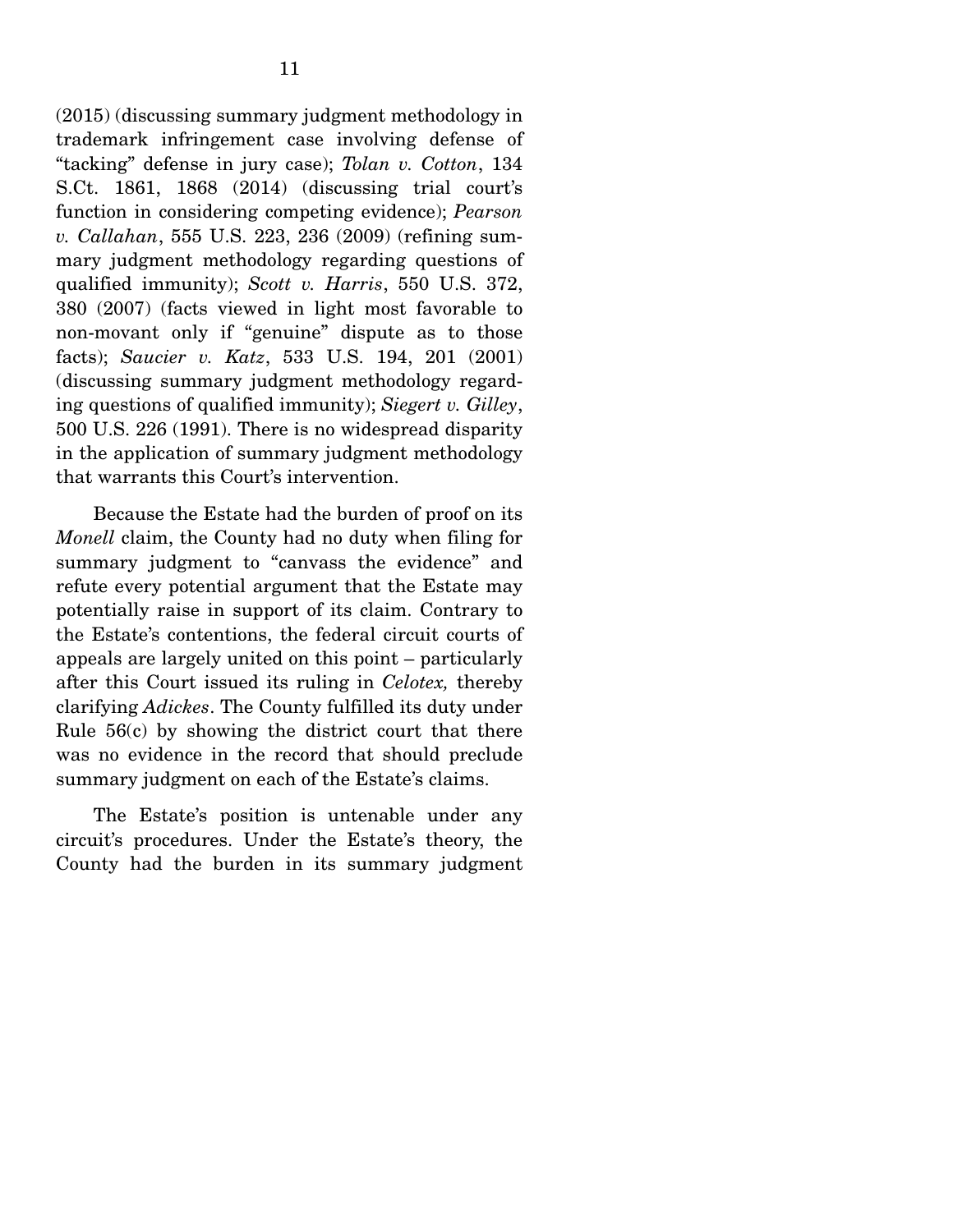papers to identify, consider, and discard each and every piece of evidence in (and outside) of the summary judgment record that could plausibly support the Estate's claims. This is directly contrary to this Court's clarification of *Adickes* in the *Celotex* ruling.

 Contrary to the Estate's position, the County's summary judgment submissions satisfied the duty under prevailing law of a movant who did not have the burden of proof at trial. This prevailing law is not limited to the Sixth, Seventh, and Ninth Circuits. For example, in *Singletary v. Pennsylvania Dept. of Corrections*, the Third Circuit rejected the plaintiff 's contention that summary judgment movants had the burden of showing a lack of a genuine issue of material fact as to the plaintiff 's deliberate indifference claim. 266 F.3d 186, 192 n.2 (3d Cir. 2001). "This assertion, however, is clearly contrary to the Supreme Court jurisprudence on summary judgment. . . . [I]n order to survive a summary judgment motion in which the movant argues that there is an absence of evidence . . . the plaintiff must point to some evidence beyond her raw claim that [the defendant] was deliberately indifferent." *Id.* (citation omitted).

 Similarly, in *Cray Communications, Inc. v. Novatel Computer Systems, Inc.*, the Fourth Circuit acknowledged that a leading treatise explained that "under *Celotex*, 'the moving party on a summary judgment motion need not produce evidence, but simply can argue that there is an absence of evidence by which the non-movant can prove his case.'" 33 F.3d 390, 394-395 (4th Cir. 1994) (citing 10A CHARLES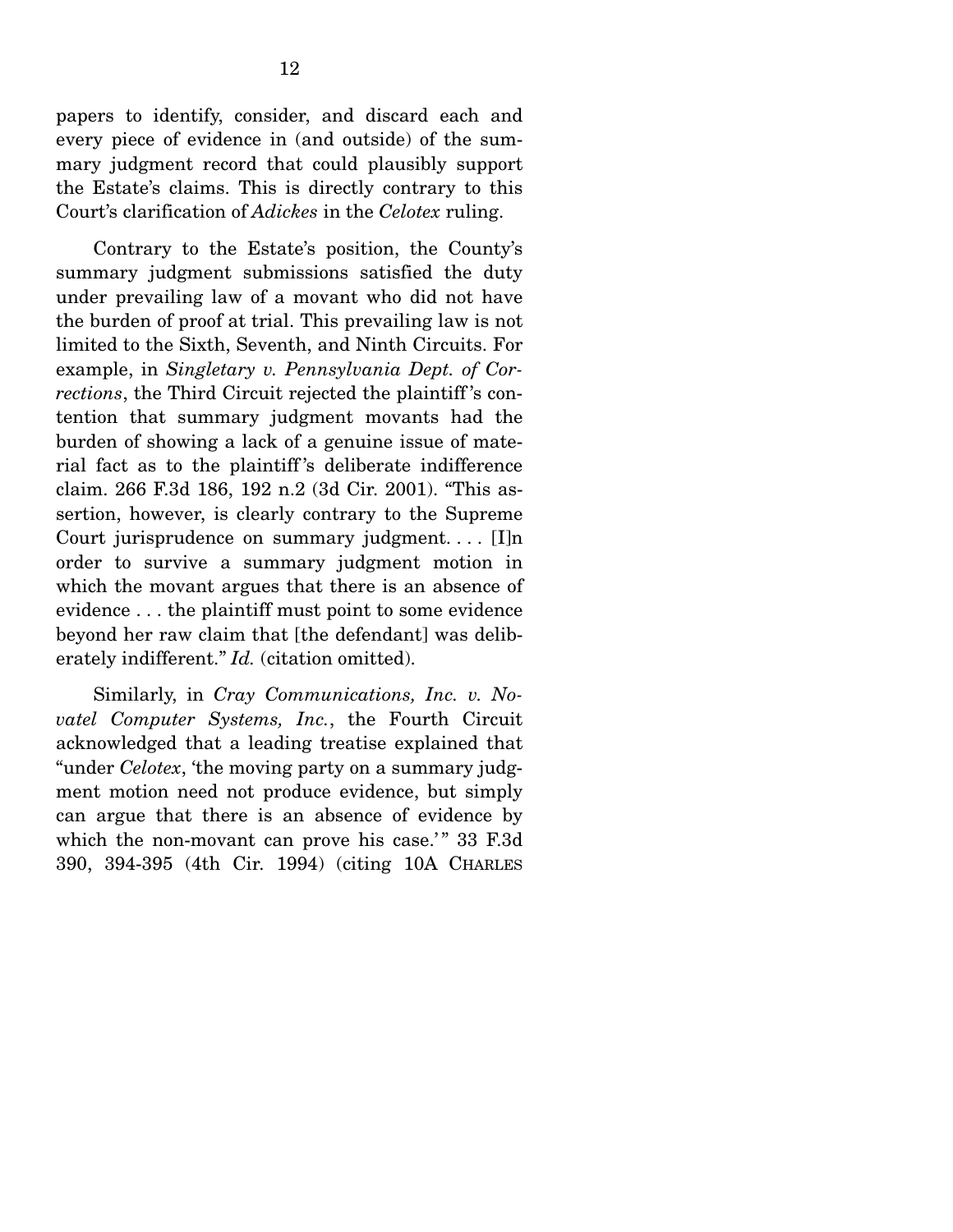ALAN WRIGHT, ARTHUR R. MILLER & MARY KAY KANE, FEDERAL PRACTICE AND PROCEDURE § 2720, at 10 (2d ed. Supp. 1994)).

 In addition, the Eighth Circuit has recognized that a movant without the burden of proof at trial need only assert a lack of evidence in support of the non-movant's claims in order to prevail on summary judgment. In *Meterlogic, Inc. v. KLT, Inc.*, 368 F.3d 1017 (8th Cir. 2004), the court required only that "the moving party . . . point to the absence of any evidence satisfying a necessary element of a claim" in order for the moving party to discharge its initial burden on summary judgment. *Id.* at 1019. In *Pourmehdi v. Northwest Nat. Bank*, 849 F.2d 1145 (8th Cir. 1988), the Eighth Circuit also held that once the movant "pointed out to the trial court that there was no genuine issue as to the absence of probable cause, it became [the non-movant's] burden to set forth affirmative evidence, specific facts, showing that there [was] a genuine dispute on that issue." *Id.* at 1146. Without any mention of the movant's initial showing, the court immediately proceeded to discuss the nonmovant's showing. *Id.*

 The cases cited by the Estate fail to establish a meaningful, widespread circuit split worthy of review. The Estate offers lengthy string citations to cases purportedly representing case law supporting the Estate's contention that there exists a widespread circuit split in which a majority of the circuits require movants who do not have the burden of proof at trial to make some specific record-based showing demonstrating an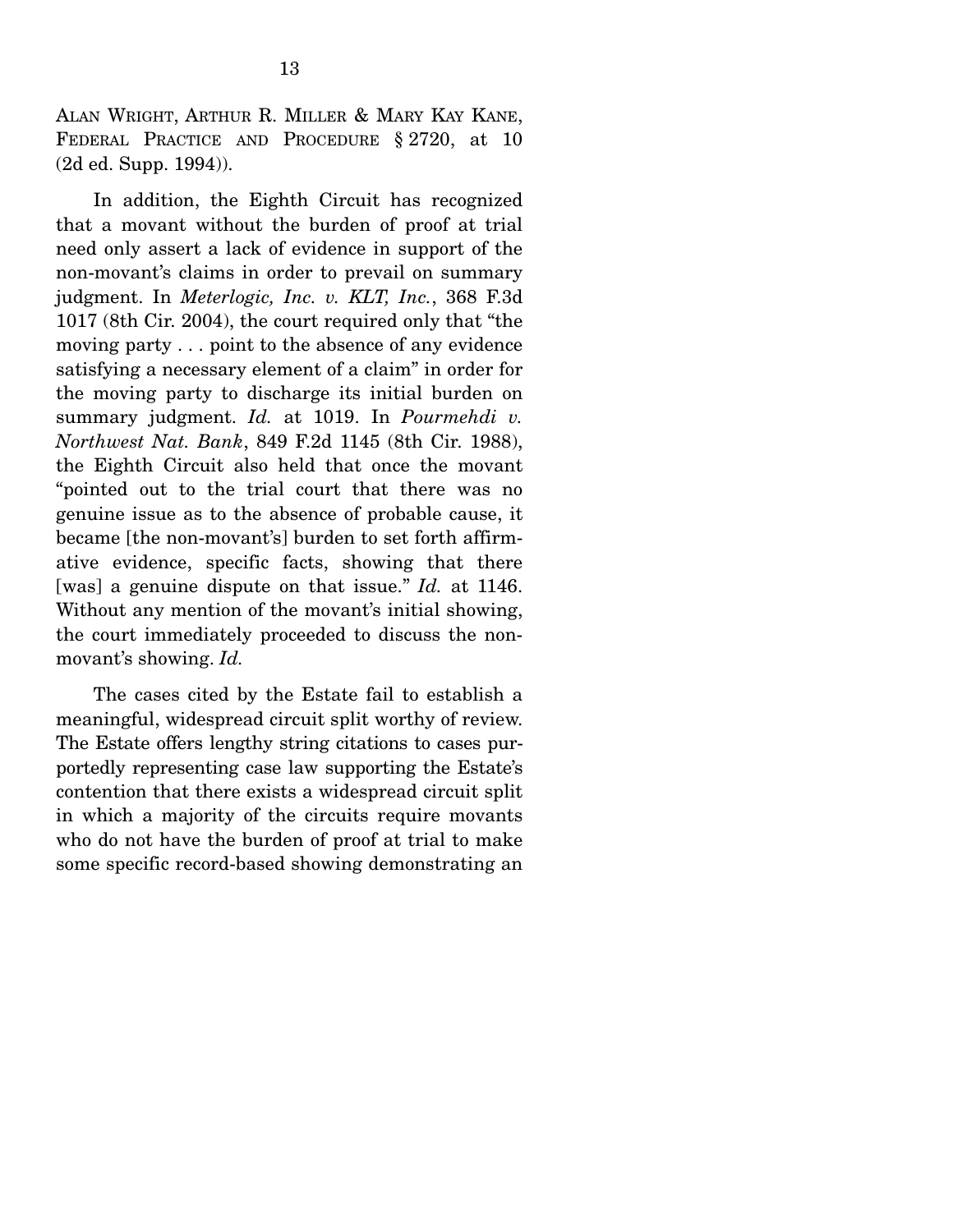absence of any genuine dispute of material fact. This is simply not the case. Instead, the case law propositions to which the Estate relies are simply rote, blackletter law recited in the vast majority of summary judgment briefs and orders, having no bearing whatsoever on any matured circuit split or any issue relevant to the movant's burden.

 For instance, in *In re Schifano*, the First Circuit stated that "the moving party . . . bears the initial burden to demonstrate that there is no genuine issue as to any material fact and that the moving party is entitled to judgment as a matter of law." 378 F.3d 60, 66 (1st Cir. 2004) (internal quotations and citation omitted). "If the initial burden is met, the burden shifts to the non-moving party . . . to show that genuine issues of material fact exist." *Id.* (citation omitted). Despite the Estate's apparent reliance on *In re Schifano* to attempt to demonstrate a widespread circuit split, the *Schifano* Court conducts no analysis of the moving party's initial burden and instead immediately turns to the non-moving party's showing in response to summary judgment, finding that the nonmovants failed to point to any specific evidence showing a genuine dispute of material fact. *Id.*; *see also Allen v. Board of Public Educ. for Bibb County*, 495 F.3d 1306, 1313, 1315 (11th Cir. 2007) (after stating "[t]he movant bears the responsibility for demonstrating the basis for the summary judgment motion," the court immediately considered the sufficiency of the non-movant's showing to determine whether a genuine dispute of material fact existed); *Parker v. Sony*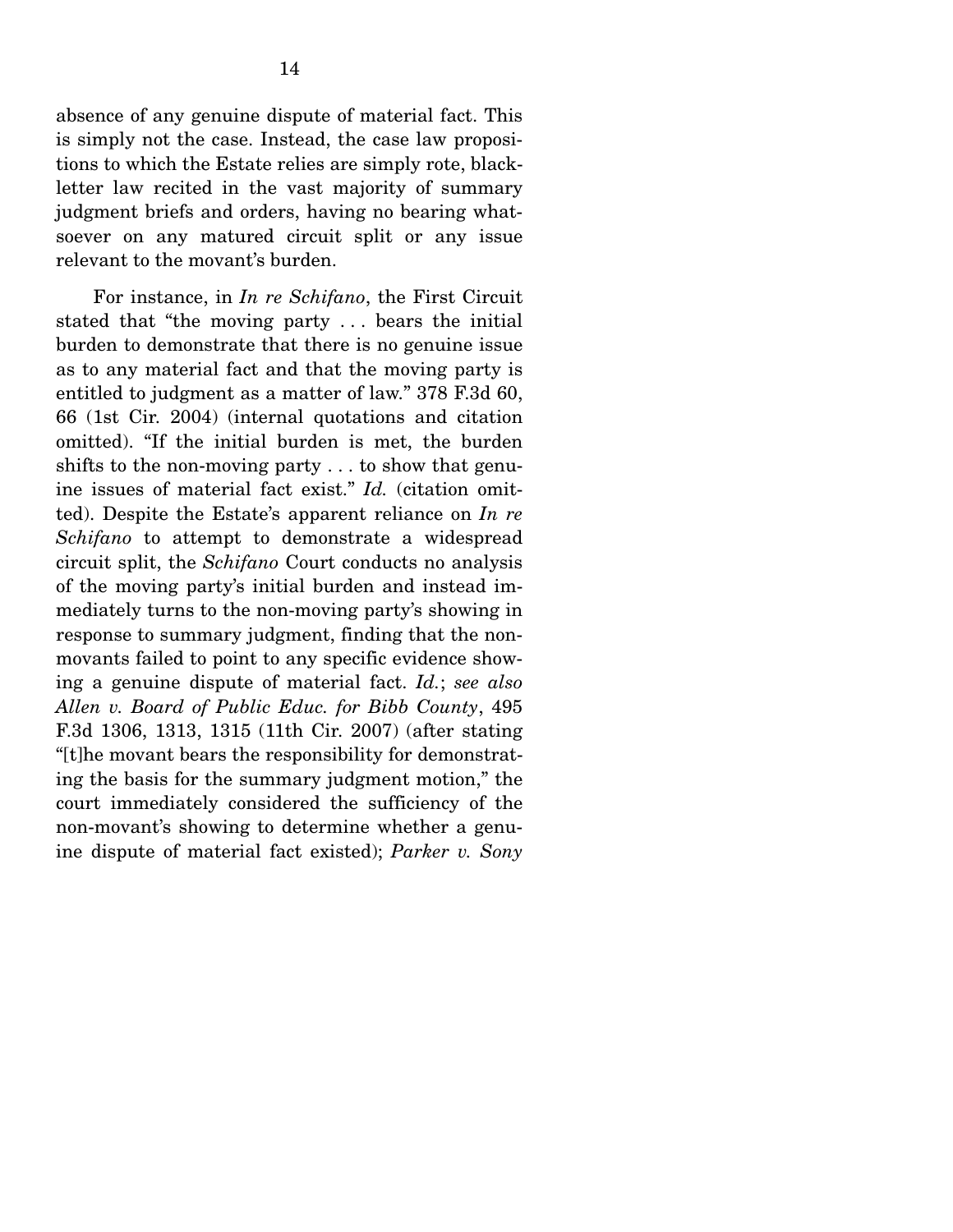*Pictures Etm't Inc.*, 260 F.3d 100, 111 (2d Cir. 2001) ("A defendant need not prove a negative when it moves for summary judgment on an issue that the plaintiff must prove at trial."). This type of analysis has no bearing on establishing a widespread, mature circuit split, and is typical of the cases cited by the Estate.

 This Court's well-reasoned ruling in *Celotex* is unambiguous, and lower courts have consistently applied it when considering motions for summary judgment where the non-moving party bears the burden of proof at trial. Any perceived disparity in the lower courts' evaluation of summary judgment motions is based on case-specific nuances, as opposed to any national trend deviating from the clear precedent set in *Celotex* and its progeny.

## **III. THE CIRCUIT COURT PROPERLY AP-PLIED THIS COURT'S SUMMARY JUDG-MENT METHODOLOGY PRECEDENT.**

 The Seventh Circuit Opinion utilized the methodology outlined in *Celotex* and properly affirmed the district court's summary judgment ruling. In the district court proceeding, the defendants moved for summary judgment on all of the Estate's claims on the basis that there were no material factual disputes and because the Estate could not establish its claims as a matter of law.

 The County specifically argued that "[t]he Estate cannot establish a *Monell* claim against . . . Brown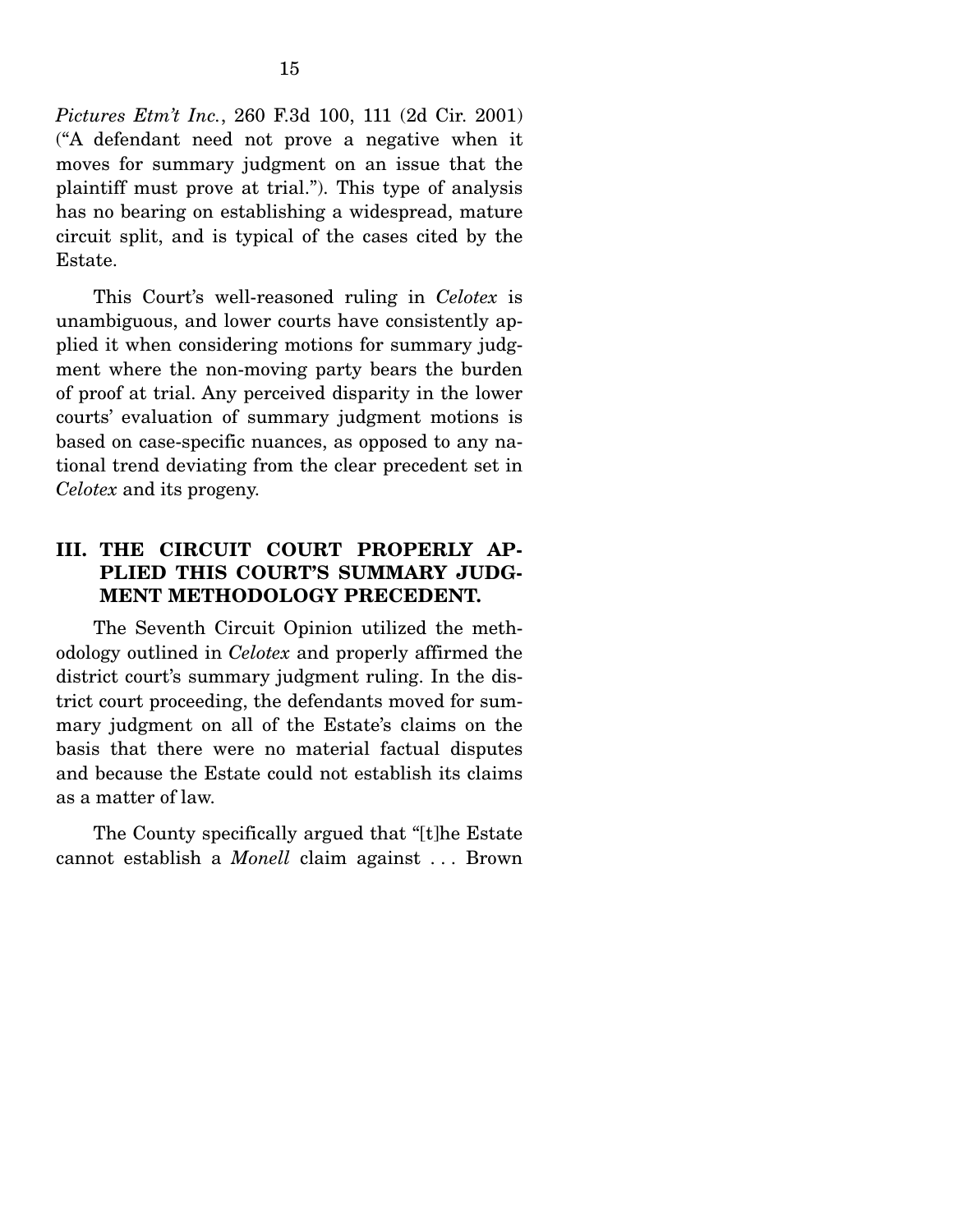County since [it] did not enact or maintain practices or policies that deprived Adam Brown of his constitutional rights." (7th Cir. App. 092.) Further, the County argued that "[e]ven assuming, *arguendo*, that any constitutional violation occurred regarding the execution of the search warrant at Adam Brown's residence, this still does not create an established policy...." (7th Cir. App. 094.) The Estate had the burden at trial to prove a *Monell* violation and it utterly failed to overcome the County's arguments on summary judgment. The Estate ultimately did not identify any admissible evidence that disputed the County's contention that its policies and practices were constitutional.

 The County's summary judgment materials satisfied its initial burden under FED. R. CIV. P. 56 and the requirement highlighted in *Celotex*. Specifically, the County satisfied its responsibility of "informing the district court of the basis for its motion, and identifying those portions of 'the pleadings, depositions, answers to interrogatories, and admissions on file, together with the affidavits, *if any*,' which it believes demonstrate the absence of a genuine issue of material fact." *Celotex*, 477 U.S. at 323 (emphasis added).

 In asserting its official capacity claim against the County, the Estate had the ultimate burden of proof at trial. Based on *Celotex* and its progeny, the County did not have the burden to conduct additional discovery and make the Estate's case for it. The County adequately moved for summary judgment on the official capacity claim and identified the Estate's